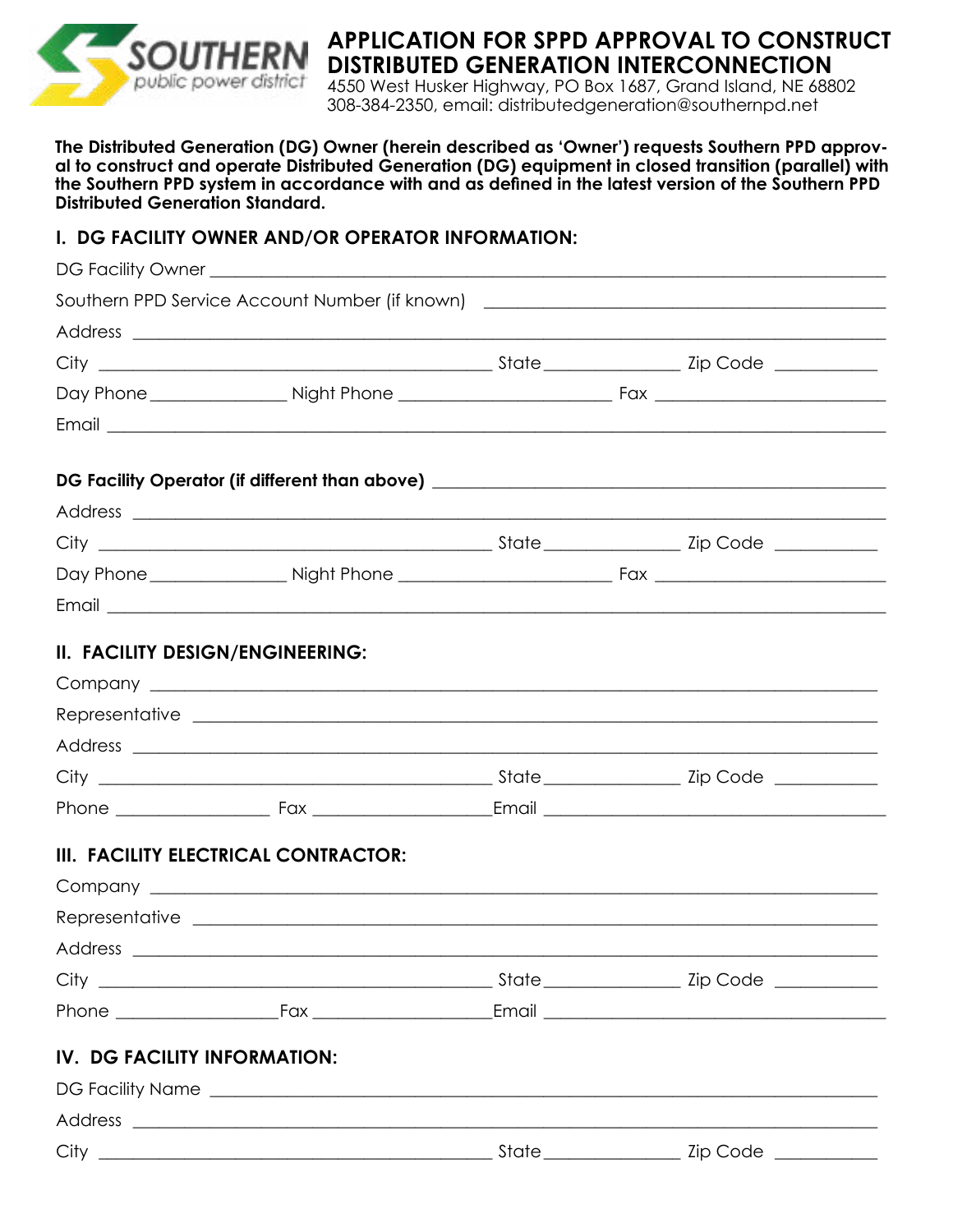#### **V. TYPE OF FACILITY**

| $\Box$ Solar Photovoltaic $\Box$ Wind Turbine $\Box$ Other (specify) |  |  |  |  |
|----------------------------------------------------------------------|--|--|--|--|
|----------------------------------------------------------------------|--|--|--|--|

### **VI. GENERATOR RATINGS (Indicate Per Unit/Combined)**

#### **VII. INVERTER DATA:**

| $\overline{\phantom{a}}$ |  |
|--------------------------|--|
|                          |  |

W Voltage KV

 Power Factor \_\_\_\_\_ Phase (check one) □ 1 □ 3 □ □

Inverter Manufacturer and Model Number \_\_\_\_\_\_\_\_\_\_\_\_\_\_\_\_\_\_\_\_\_\_\_\_\_\_\_\_\_\_\_\_\_\_\_\_\_

#### **VIII. TRANSFORMER (If Applicable):**

If transformer(s) will exist between the generation and the facility service entrance/interconnection point, describe transformer(s) (voltage, windings (wye-wye, etc), type, taps, ratings). Attach manu-

\_\_\_\_\_\_\_\_\_\_\_\_\_\_\_\_\_\_\_\_\_\_\_\_\_\_\_\_\_\_\_\_\_\_\_\_\_\_\_\_\_\_\_\_\_\_\_\_\_\_\_\_\_\_\_\_\_\_\_\_\_\_\_\_\_\_\_\_\_\_\_\_\_\_\_\_\_\_\_\_\_\_\_\_\_\_\_\_\_\_\_\_\_\_\_\_

\_\_\_\_\_\_\_\_\_\_\_\_\_\_\_\_\_\_\_\_\_\_\_\_\_\_\_\_\_\_\_\_\_\_\_\_\_\_\_\_\_\_\_\_\_\_\_\_\_\_\_\_\_\_\_\_\_\_\_\_\_\_\_\_\_\_\_\_\_\_\_\_\_\_\_\_\_\_\_\_\_\_\_\_\_\_\_\_\_\_\_\_\_\_\_\_

facturer's data. \_\_\_\_\_\_\_\_\_\_\_\_\_\_\_\_\_\_\_\_\_\_\_\_\_\_\_\_\_\_\_\_\_\_\_\_\_\_\_\_\_\_\_\_\_\_\_\_\_\_\_\_\_\_\_\_\_\_\_\_\_\_\_\_\_\_\_\_\_\_\_\_\_\_\_\_\_\_\_\_

**IIX. CLASSIFICATION:** 

Duration of Parallel Operation (check one)

 $_\mathrm{H}$  Momentary Operation  $_\mathrm{H}$  Sustained Operation

Comments: \_\_\_\_\_\_\_\_\_\_\_\_\_\_\_\_\_\_\_\_\_\_\_\_\_\_\_\_\_\_\_\_\_\_\_\_\_\_\_\_\_\_\_\_\_\_\_\_\_\_\_\_\_\_\_\_\_\_\_\_\_\_\_\_\_\_\_\_\_\_\_\_\_\_\_\_\_\_\_\_\_\_\_\_\_

NOTE: Southern PPD requires a lockable interconnection disconnect which provides a visible means of verifying the switch contacts are in the open position to be located within 10' of the net meter. See Southern Public Power District Distributed Generation Standard for details.

\_\_\_\_\_\_\_\_\_\_\_\_\_\_\_\_\_\_\_\_\_\_\_\_\_\_\_\_\_\_\_\_\_\_\_\_\_\_\_\_\_\_\_\_\_\_\_\_\_\_\_\_\_\_\_\_\_\_\_\_\_\_\_\_\_\_\_\_\_\_\_\_\_\_\_\_\_\_\_\_\_\_\_\_\_\_\_\_\_\_\_\_\_\_\_\_\_

\_\_\_\_\_\_\_\_\_\_\_\_\_\_\_\_\_\_\_\_\_\_\_\_\_\_\_\_\_\_\_\_\_\_\_\_\_\_\_\_\_\_\_\_\_\_\_\_\_\_\_\_\_\_\_\_\_\_\_\_\_\_\_\_\_\_\_\_\_\_\_\_\_\_\_\_\_\_\_\_\_\_\_\_\_\_\_\_\_\_\_\_\_\_\_\_\_

#### **IX. ISLANDING AND PROTECTION:**

SOUTHERN PPD requires all equipment packages for interconnection to be certified by a nationally recognized testing and certification laboratory in compliance with IEEE 1547, Standard for Interconnecting Distributed Resources with Electric Power Systems, as amended and supplemented. IEEE 1547 can be obtained through the IEEE at 445 Hoes Lane, P.O. Box 1331, Piscataway, New Jersey 08855-1331 or at [www.ieee.org](http://www.ieee.org).

SOUTHERN PPD does not allow islanding (see glossary) of DG facilities on the SOUTHERN PPD system unless the DG facility is designed and tested to work in an island situation. The DG facility must isolate itself from the SOUTHERN PPD system in the event of a SOUTHERN PPD outage

| Is the Distributed Generation facility IEEE 1547 compliant:           | n Yes | $\sqcap$ No |
|-----------------------------------------------------------------------|-------|-------------|
| Is the Distributed Generation facility UL 1741 compliant:             | ∩ Yes | ⊓ No        |
| Is the Anti-islanding or islanding reconnect Timer set for 5 minutes? | m Yes | m No∶       |

### **X. SCHEDULE:**

Date scheduled for start of DG installation / construction

Date scheduled for completion of installation / construction

**SOUTHERN PPD requires notification of construction 60 days before construction is to begin.**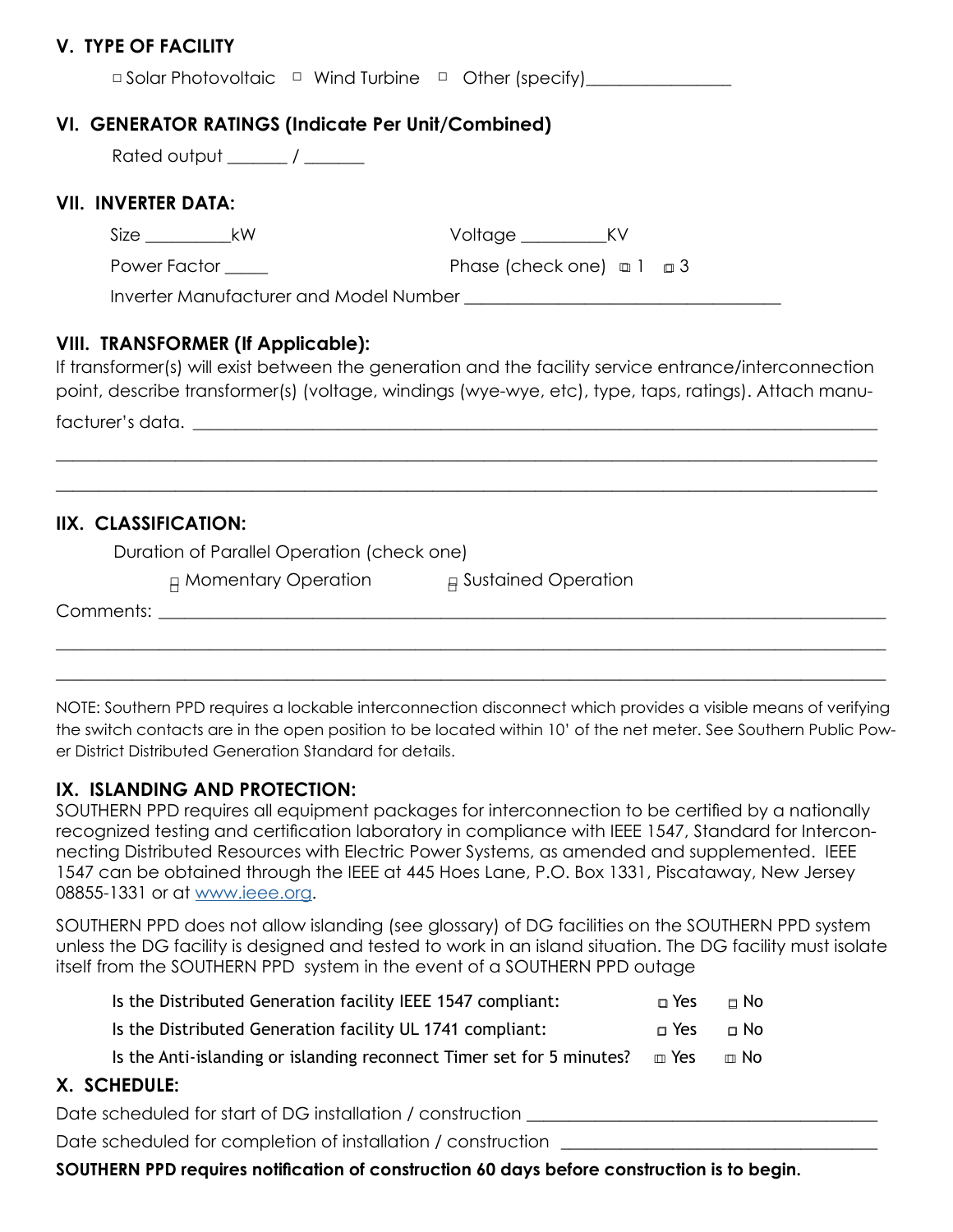#### **SUBMIT THE FOLLOWING DOCUMENTS WITH THIS APPLICATION:**

- 罒 A site plan and floor plan of the proposed DG facility and/or installation indicating installed DG equipment locations.
- □ A one-line diagram of the proposed generator installation on the Owner's electrical system, noting all bus voltages, conductor properties, generating equipment, interconnection point(s), and interconnection disconnecting device(s).
	- Southern PPD may require this document bear the stamp of a Professional Electrical Engineer registered in the state where the project is being constructed.
- $\scriptstyle\rm \scriptstyle\rm \scriptstyle I\hspace{-0.4mm} \scriptstyle\rm I\hspace{-0.4mm} \scriptstyle}$  A schematic diagram of the proposed protective relay scheme indicating CT and PT monitoring points and protective functions provided (when required).
	- Southern PPD may require these documents bear the stamp of a Professional Electrical Engineer registered in the state where the project is being constructed.
- $_\boxdot$  A one-time Application Fee based upon facility size is required. Please see table below:

| <b>Generation Capacity</b> | <b>Application Fee</b> |
|----------------------------|------------------------|
| l ≤ 25kW                   | \$150                  |
| !>25kW and ≤100kW          | \$500                  |
| 100kW                      | \$1,000                |

□ Detail sheets/catalog cuts of information on the generator, interconnection disconnect switch, interconnection breaker, interconnection switchgear, or other related equipment.

<sup>日</sup> Documentation confirming that a nationally recognized testing and certification laboratory listed the equipment as IEEE 1547 compliant.

# Comments:  $\blacksquare$ \_\_\_\_\_\_\_\_\_\_\_\_\_\_\_\_\_\_\_\_\_\_\_\_\_\_\_\_\_\_\_\_\_\_\_\_\_\_\_\_\_\_\_\_\_\_\_\_\_\_\_\_\_\_\_\_\_\_\_\_\_\_\_\_\_\_\_\_\_\_\_\_\_\_\_\_\_\_\_\_\_\_\_\_\_\_\_\_\_\_\_\_\_\_\_\_

\_\_\_\_\_\_\_\_\_\_\_\_\_\_\_\_\_\_\_\_\_\_\_\_\_\_\_\_\_\_\_\_\_\_\_\_\_\_\_\_\_\_\_\_\_\_\_\_\_\_\_\_\_\_\_\_\_\_\_\_\_\_\_\_\_\_\_\_\_\_\_\_\_\_\_\_\_\_\_\_\_\_\_\_\_\_\_\_\_\_\_\_\_\_\_\_

### **By submitting this application, the Owner agrees to the following:**

- The **Owner** has reviewed, is familiar with, and agrees to comply with all requirements of the Southern Public Power District Distributed Generation Standard.
- The **Owner** has reviewed and is familiar with the terms of the "Utility Service Termination Clause" for failing to meet and maintain requirements for interconnection, as outlined in the Southern Public Power District Distributed Generation Standard.
- The **Owner** has reviewed and is familiar with the "Interconnection Expenses" section of the Southern Public Power District Distributed Generation Standard, and is aware of and agrees to comply with the Owner's financial obligations to Southern PPD, incurred by the addition of this new DG capacity.
- At no time will the new DG equipment be allowed to operate in closed transition with the Southern PPD system until the "Southern Public Power District Agreement for Closed Transition Operation of Distributed Generation" is executed between the Owner and Southern PPD. This includes momentary closed transitions between the Owner's generation and the Southern PPD system for testing or calibration purposes. The only exception is if the DG installation is essentially complete, Southern PPD has been notified in advance of the intention to operate in parallel, and a Southern PPD representative is present to witness the closed transition operation. Note such witness tests do not necessarily take the place of the final "Witness Test" outlined in the "Southern Public Power District Agreement for Closed Transition Operation of Distributed Generation". **Owner shall be liable for any and all damages and expenses incurred by Southern PPD and its customers due to the unauthorized or improper closed transition operation of Owner generation with the Southern PPD system.**
- The operation of this Owner equipment during the test period and subsequent normal operation shall not cause objectionable electrical disturbances external to the DG facility.
- All members of the Owner' construction project team (including contractors, engineers, and suppliers) and all DG facility operating personnel will be made aware of the terms of the Southern Public Power District Distributed Generation Standard and this application.